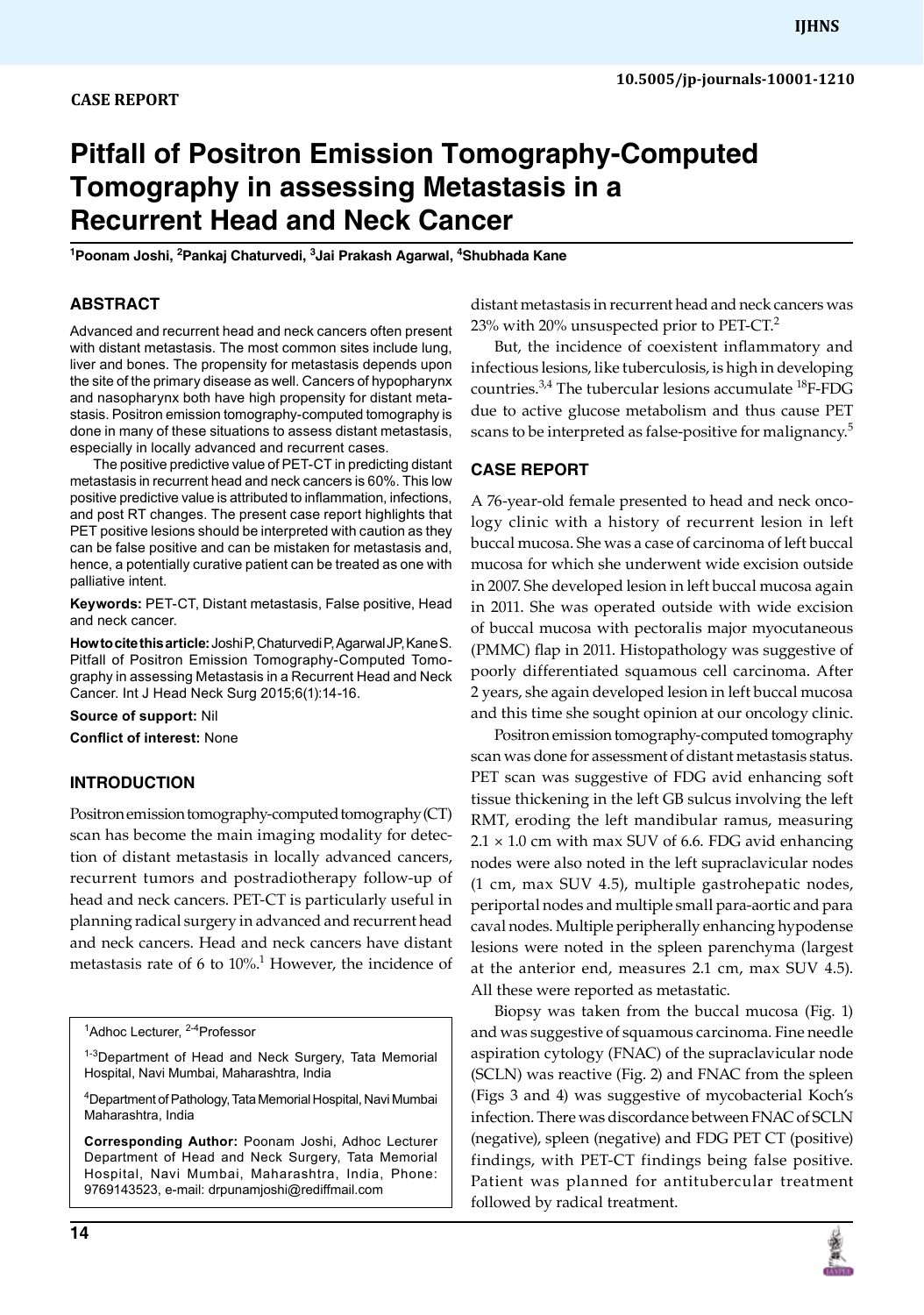

Fig. 1: Slide of buccal mucosa biopsy shows invasive squamous cell carcinoma (H&E: 40×)



Fig. 3: Slide of spleen FNAC showing foreign body giant cell (H&E)

#### **Discussion**

Distant metastasis is a common feature in advanced and recurrent head and neck cancers. Coexistence of inflammatory lesions with cancers of head and neck on PET-CT scan often mimics metastasis.

There are several studies evaluating the false positive results in head and neck cancers.<sup>1,6,7</sup> False positivity is seen with PET-CT scan in cases of inflammatory lesions, infections, postsurgery and postradiotherapy setting. The FDG avidity of spleen and neck nodes in a proven carcinoma of head and neck can suggest distant metastasis. But, this needs to be taken with caution as this can be inflammatory and be mistaken for metastasis and a resectable and potentially curable patient can be planned for palliative therapy, particularly in developing countries where the incidence of tubercular infection is high.

Spleen is an unusual site for metastasis for head and neck cancer. Moreover, in absence of involvement of other common sites, should be evaluated and tissue diagnosis should be done. Isolated splenic tuberculosis is also rarely



*Pitfall of Positron Emission Tomography-Computed Tomography*

Fig. 2: Slide of supraclavicular LN FNAC showing reactive lymphoid aspirate (H&E: 40×)



Fig. 4: Slide of spleen FNAC showing granuloma formation (H&E)

reported.<sup>8</sup> Splenic tuberculosis usually occurs as a part of disseminated disease. CT scan in these situations is suggestive of multiple small hypodense splenic nodules. But, histological and microbiological confirmation is usually needed to confirm the tuberculous etiology.

The present case highlights the pitfalls of PET-CT scan in evaluation of head and neck cancers. The incidence of coexistent tuberculosis is common in our country. PET also shows uptake in infectious and inflammatory lesions. One should be aware of this false positivity of PET-CT scan report. Results of PET-CT scan should be interpreted cautiously along with clinical judgment and proper evaluation before changing decision particularly in a potentially curable patient. Such lesions should undergo histopathological examination before changing treatment plan and may require follow-up.

#### **References**

1. Goerres GW, Schmid DT, Gratz KW, Von Schulthess GK, Eyrich GK. Impact of whole body positron emission tomography on initial staging and therapy in patients with